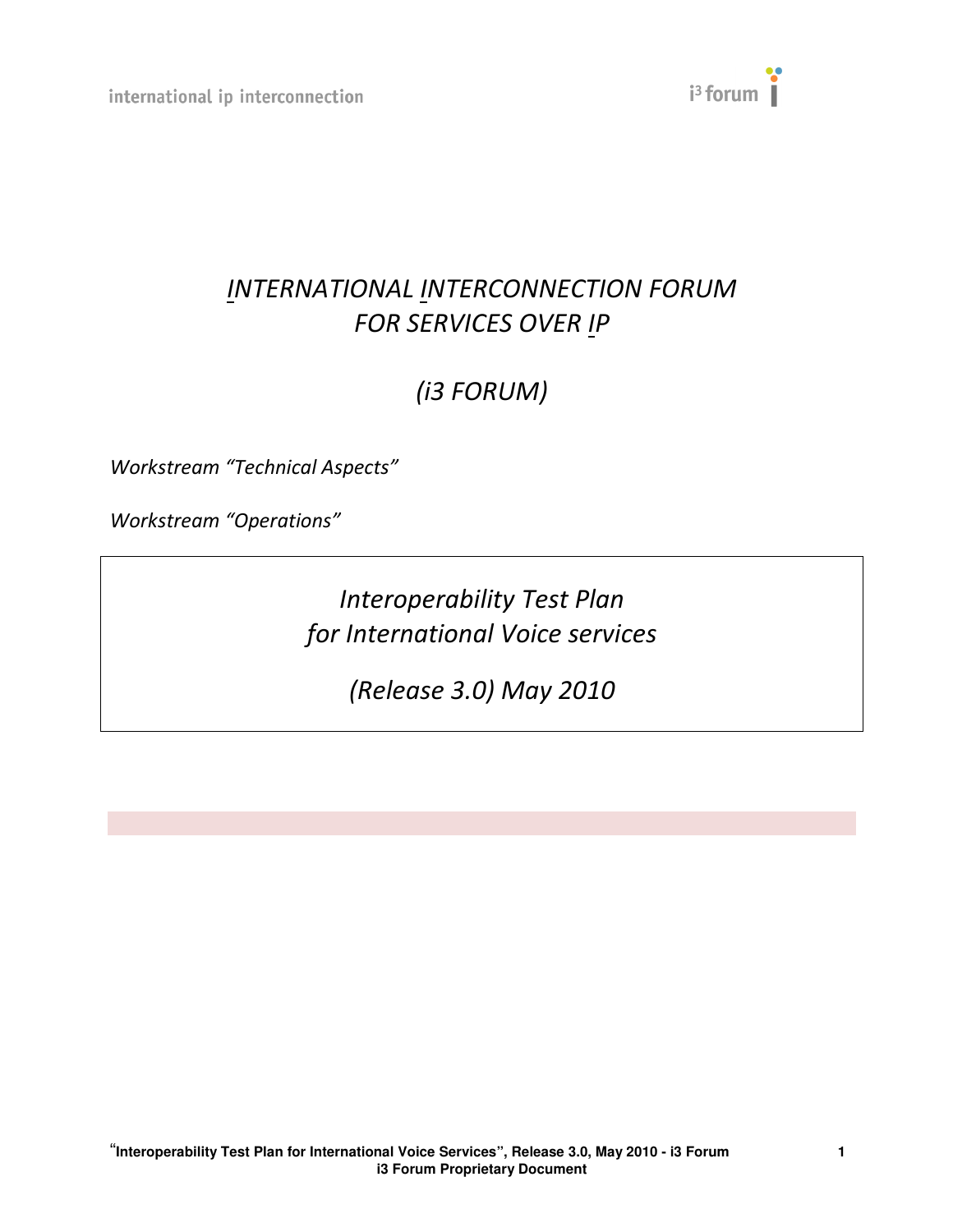

## Table of Contents

| 1              |        |                                                                                                     |  |
|----------------|--------|-----------------------------------------------------------------------------------------------------|--|
| 2              |        |                                                                                                     |  |
| 3              |        |                                                                                                     |  |
|                |        |                                                                                                     |  |
| 4              |        |                                                                                                     |  |
| 5              |        |                                                                                                     |  |
|                | 5.1    |                                                                                                     |  |
|                | 5.2    |                                                                                                     |  |
|                | 5.3    |                                                                                                     |  |
|                | 5.4    |                                                                                                     |  |
| 6              |        |                                                                                                     |  |
|                | 6.1    |                                                                                                     |  |
|                | 6.2    |                                                                                                     |  |
| $\overline{z}$ |        |                                                                                                     |  |
|                |        |                                                                                                     |  |
|                | 7.1    |                                                                                                     |  |
|                | 7.1.1  |                                                                                                     |  |
|                | 7.1.2  |                                                                                                     |  |
|                | 7.1.3  |                                                                                                     |  |
|                | 7.1.4  |                                                                                                     |  |
|                | 7.2    |                                                                                                     |  |
|                | 7.2.1  |                                                                                                     |  |
|                | 7.2.2  |                                                                                                     |  |
|                | 7.2.3  |                                                                                                     |  |
|                | 7.2.4  |                                                                                                     |  |
|                | 7.2.5  |                                                                                                     |  |
|                | 7.2.6  |                                                                                                     |  |
|                | 7.2.7  |                                                                                                     |  |
|                | 7.2.8  |                                                                                                     |  |
|                | 7.2.9  |                                                                                                     |  |
|                | 7.2.10 | DTMF - Verify digits received for a DTMF transmission (using agreed upon DTMF method) post          |  |
|                |        |                                                                                                     |  |
|                | 7.2.11 | DTMF - Verify digits received for a RFC2833 transmission post answer from the caller for another    |  |
|                |        |                                                                                                     |  |
|                | 7.2.12 | Calling Party Number - Need to verify that CLI is properly passed and received 10                   |  |
|                | 7.2.13 | Called Party Number - Need to verify that the called party number is received in the correct format |  |
|                |        | 10                                                                                                  |  |
|                | 7.2.14 |                                                                                                     |  |
|                | 7.2.15 |                                                                                                     |  |
|                | 7.3    |                                                                                                     |  |
|                | 7.3.1  | Mean Opinion Score MOS/PESQ measurement as specified in [2], [3](If applicable)  11                 |  |
|                | 7.3.2  |                                                                                                     |  |
|                | 7.4    |                                                                                                     |  |
|                | 7.4.1  |                                                                                                     |  |
|                | 7.4.2  |                                                                                                     |  |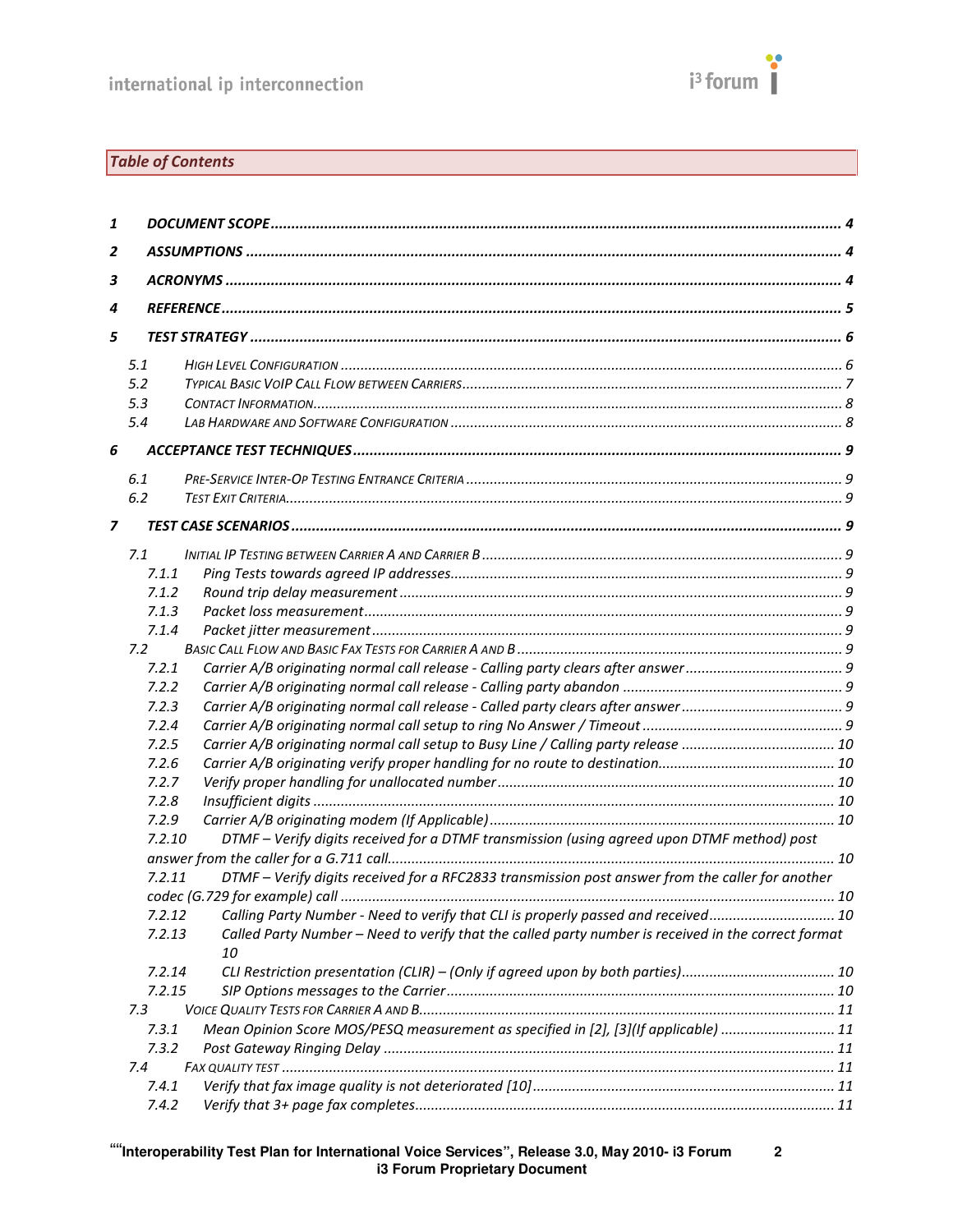

| 8 |     |  |
|---|-----|--|
|   | 8.1 |  |
|   | 8.2 |  |
|   | 8.3 |  |
|   | 8.4 |  |
|   | 8.5 |  |
|   |     |  |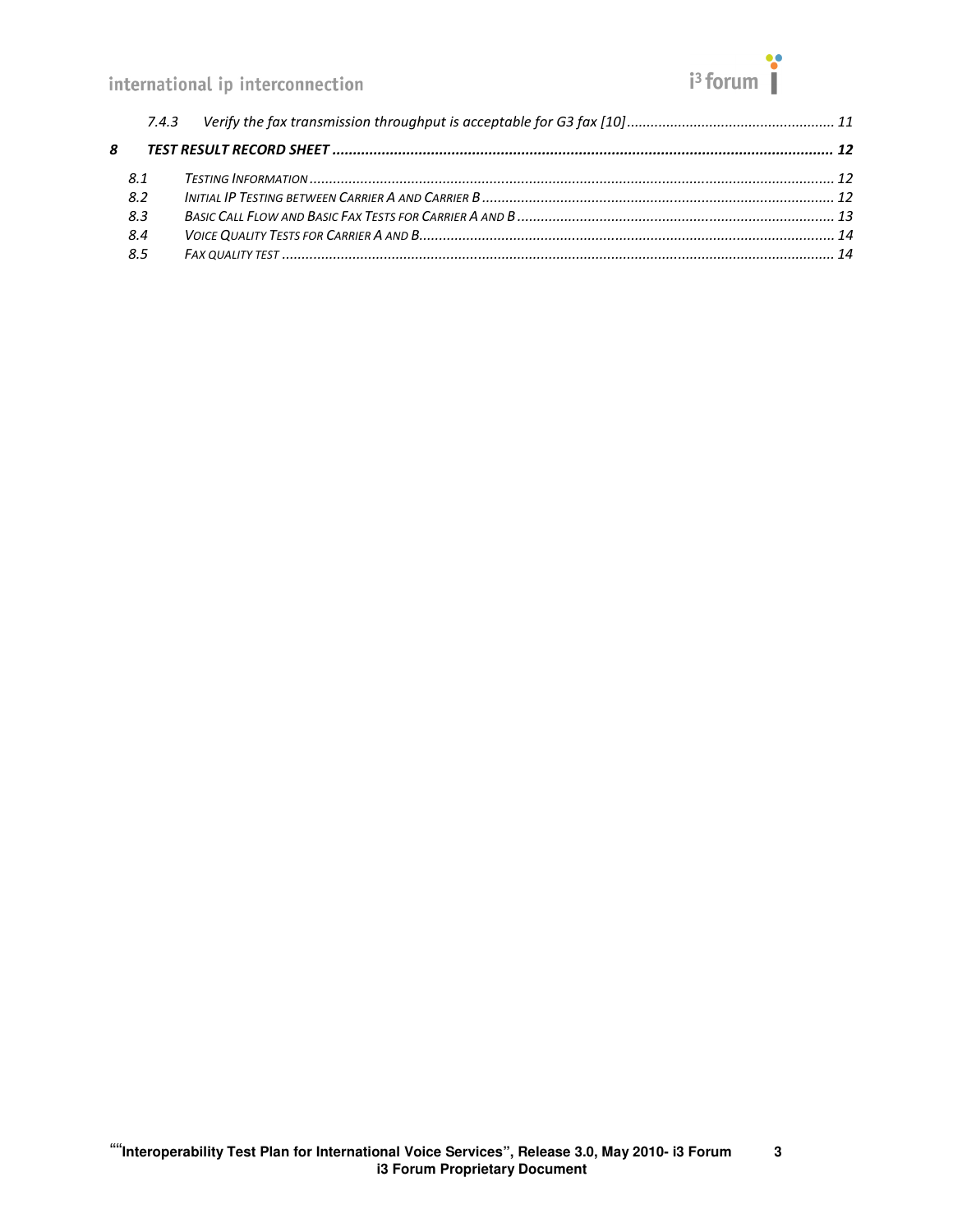

#### 1 Document Scope

This Pre-Service Inter-Operability Test Plan aims to provide testing guidance when establishing a new transmission bilateral path between international VoIP carriers, ensuring signaling compatibly and providing quality and performance levels that meet customer quality expectations.

This document covers the test approach, specific functionality, assumptions, and test cases that should be performed for the pre-service inter-operability between two international VoIP carriers before the delivery of customer traffic.

Test cases in this document will cover calls in both directions.

Both carriers will capture and record call traces for each of the test call scenarios and verify that the SIP Messages are in compliance with [1]. Both carriers will collect and exchange CDRs for the test calls for billing verification.

The following items are not in the scope of this document:

- How the call traces and Call Detail Records are captured
- **•** What equipment is used to capture call traces and CDR.

#### 2 Assumptions

This testing shall be performed on a network configuration as documented in [1].

Prior to initiating a test plan, each carrier will provide testing numbers that will terminate on phones with Caller ID so that CIN, (also abbreviated as CLI,) can be verified.

In addition, each carrier will provide testing numbers that will terminate on various Fax machines (G.3, superG3).

Lastly, both carriers will agree to the expected successful test parameters for each of the test scenarios.

#### 3 Acronyms

| CDR        | Call Detail Record                      |
|------------|-----------------------------------------|
| СLI        | Calling Line Identity                   |
| <b>CIN</b> | <b>Calling Party Number</b>             |
| MOS        | <b>Mean Opinion Score</b>               |
| PESQ       | Perceptual evaluation of speech quality |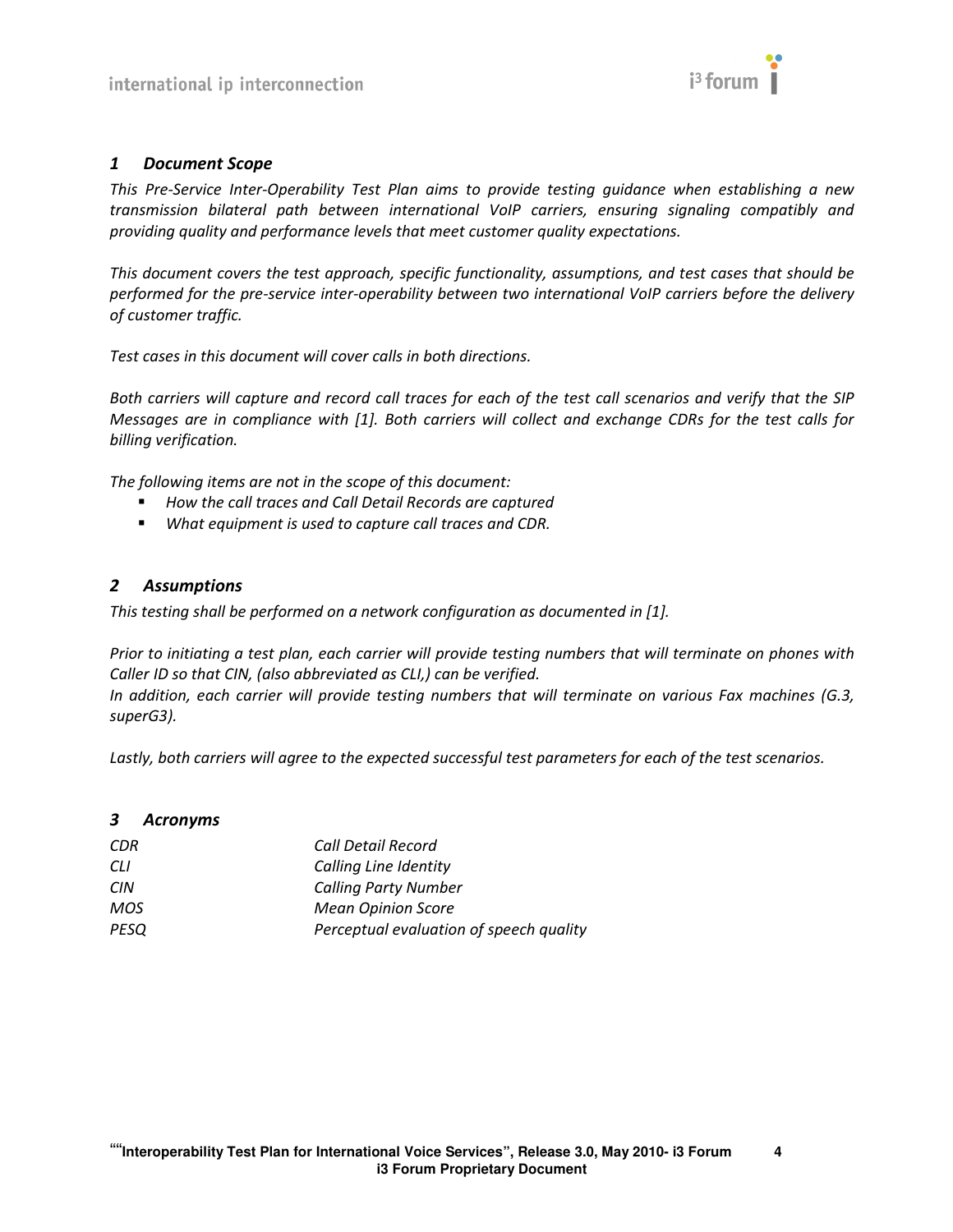

#### 4 Reference

- [1] i3 Forum "Technical Interconnection Model for International Voice Services", rel...2, May 2009
- [2] ITU-T P.800.1 "Mean Opinion Score (MOS) terminology" (07/2006)
- [3] ITU-T P.862 "Perceptual evaluation of speech quality (PESQ): An Objective method for end-to-end speech quality assessment of narrow-band telephone networks and speech codecs" (02/200)
- [4] IETF RFC 2833, "RTP Payload for DTMF Digits, Telephony Tones and Telephony Signals", May 2000
- [5] ITU-T Recommendation G.729 "Coding of speech at 8 kbit/s using conjugate-structure algebraic code excited linear-prediction (CS-ALEP (03/96)
- [6] ITU-T Recommendation G.729 Annex A "Reduced complexity 8kbit/s CS-ALEP codec" (11/96)
- [7] ITU-T Recommendation G.729 Annex B Silence compression scheme for G.729 optimized for terminals conforming to Recommendation V.70" (11/96)
- [8] ITU-T Recommendation G.729 Annex A and B
- [9] ITU-T Recommendation G.711 "Pulse Code Modulation of Voice Frequencies", 1988
- [10] ETSI EG 202 057-2 "Speech processing transmission and quality aspects (STQ); user related QoS parameter definitions and measurements; Part 2: Voice Telephony, Group 3 Fax, modem data services and SMS"; October 2005.
- [11] ITU-T Recommendation G.177 "Transmission Planning for Voiceband Services over Hybrid Internet/PSTN Connections", September 1999
- [12] ITU-T Recommendation G.223 "Assumptions for the Calculation of Noise on Hypothetical Reference Circuits for Telephony-International Analogue Carrier Systems 9 pp", November 1988
- [13] ITU-T Recommendation G.168 "Digital Network Echo Cancellers", April 2000
- [14] ITU-T Recommendation E.855 "Connection integrity objective for the international telephone service", November 1988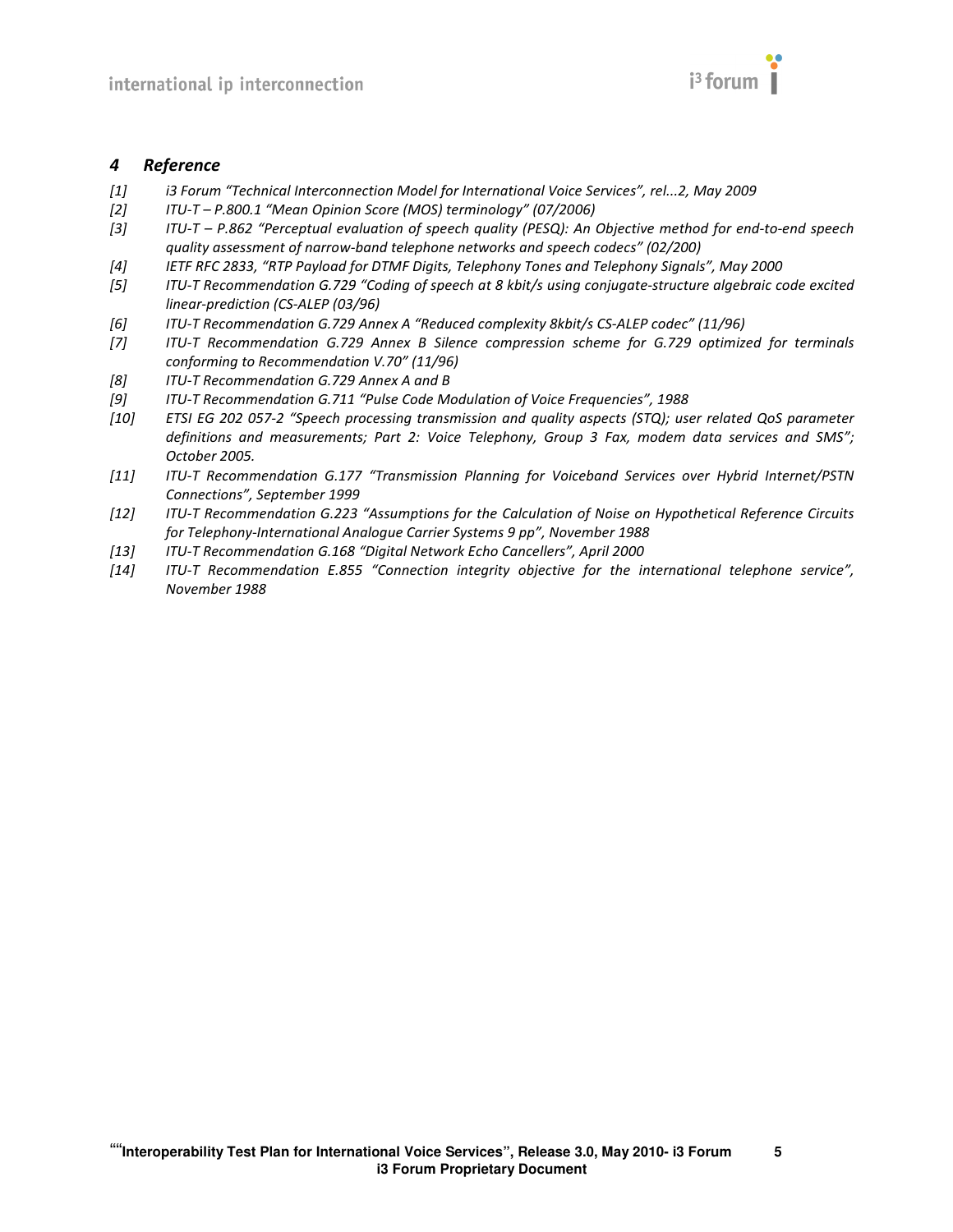

#### 5 Test Strategy

#### 5.1 High Level Configuration

The diagram below describes the high level configuration between the participating carriers to be used during the interoperability testing. The Interconnection Form for International Voice Services will be exchanged between the carriers covering service and network requirements; the definition of this form/template is not in the scope of this document.



Figure 1 – General Reference Configuration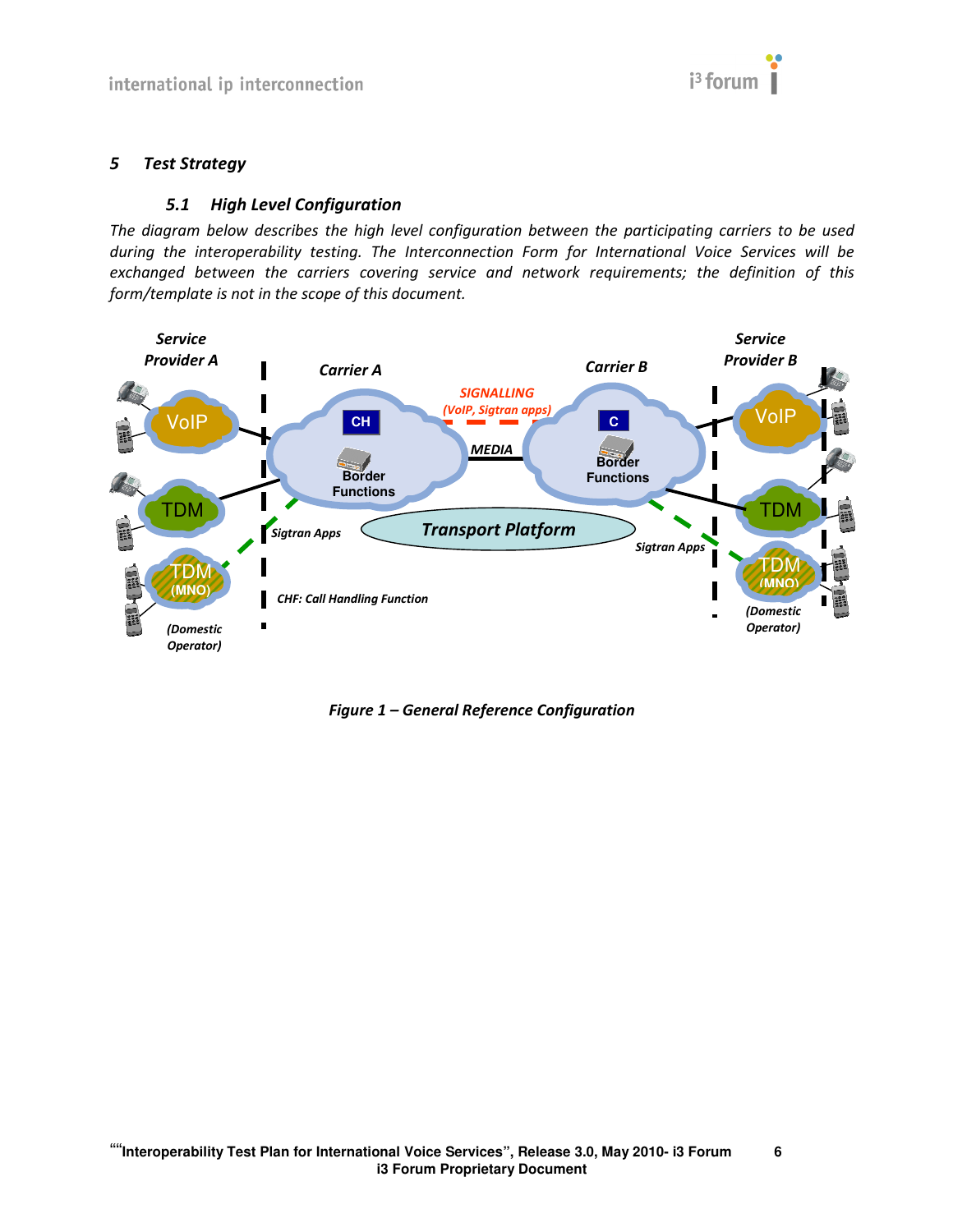

## 5.2 Typical Basic VoIP Call Flow between Carriers

The following diagram depicts a typical SIP message flow for a VoIP call between carriers.

| <b>Carrier A Border</b><br><b>Function</b> |                                            |                 | <b>Carrier B Border</b><br><b>Function</b> |
|--------------------------------------------|--------------------------------------------|-----------------|--------------------------------------------|
|                                            | <b>INVITE (SDP)</b>                        | F1              |                                            |
|                                            | 100 Trying                                 | F <sub>2</sub>  |                                            |
|                                            | 180 Ringing (SDP)/ 183 Session Progress F3 |                 |                                            |
|                                            | <b>Audible Ringback</b>                    |                 |                                            |
|                                            | 200 OK (SDP)                               | F4              |                                            |
|                                            | ACK                                        | F <sub>5</sub>  |                                            |
|                                            | <b>Both-way RTP Audio</b>                  |                 |                                            |
|                                            | <b>INVITE (SDP)</b>                        | F6              |                                            |
|                                            | 200 OK (SDP)                               | F7              |                                            |
|                                            | ACK                                        | F8              |                                            |
|                                            | <b>BYE</b>                                 | F9              |                                            |
|                                            | 200 OK (SDP)                               | F <sub>10</sub> |                                            |

Figure 2 – Basic VoIP Call Flow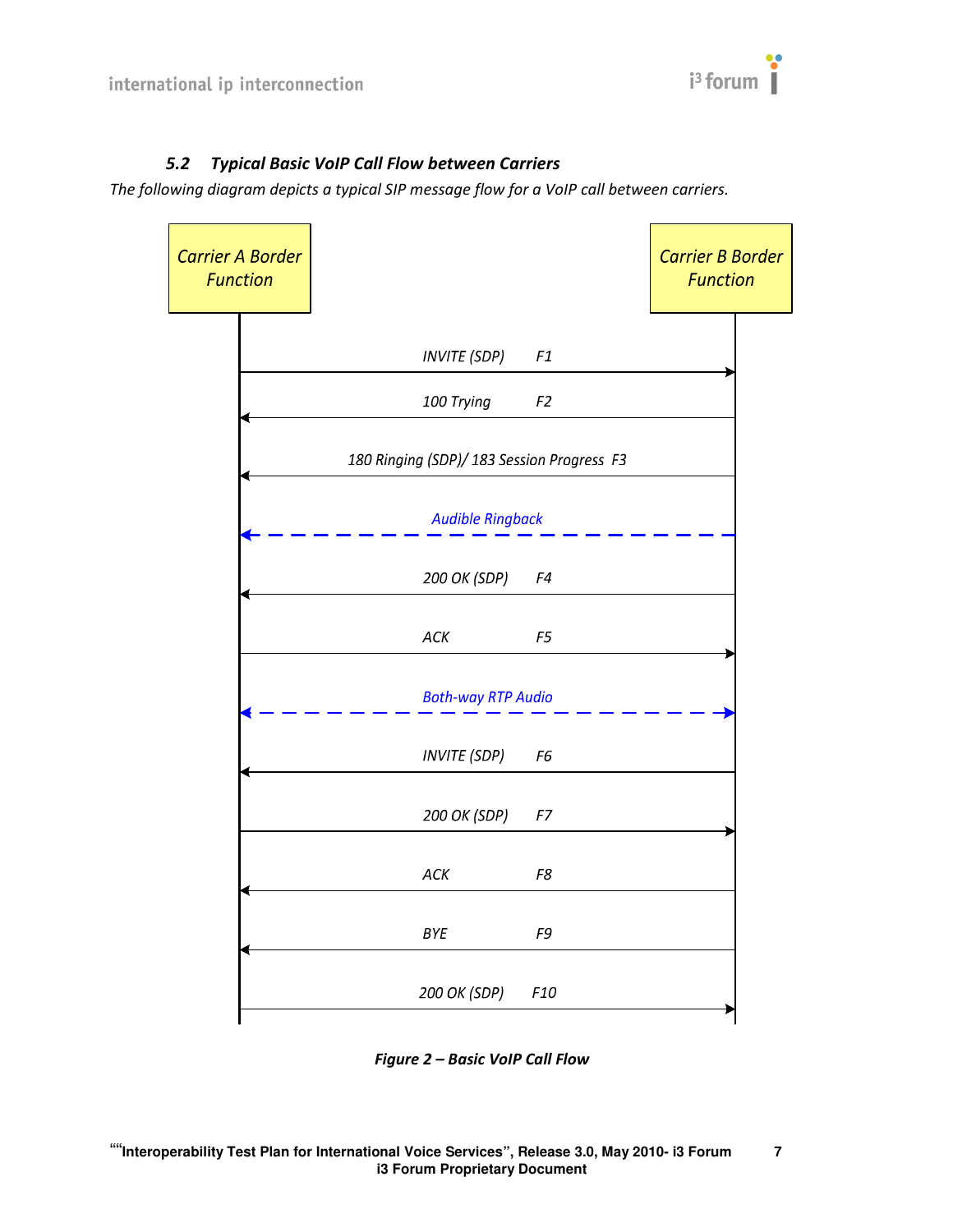

SIP uses the following methods:

- INVITE—Indicates that a user or service is being invited to participate in a call session. INVITE F6 is sent to refresh the session prior to expiration of the Session interval for long duration calls.
- OK—Indicates the request has succeeded.
- BYE—Terminates a call and can be sent by either the caller or the called party.
- CANCEL—Cancels any pending searches but does not terminate a call that has already been accepted.
- OPTIONS—Queries the capabilities of servers.
- REGISTER—Registers the address listed in the 'To' header field with a SIP server.
- REFER—Indicates that the user (recipient) should contact a third party for use in transferring parties.
- NOTIFY—Notifies the user of the status of a transfer using REFER. Also used for remote reset.

The following types of responses are used by SIP:

- SIP 1xx—Informational responses
- SIP 2xx-Successful responses
- SIP 3xx-Redirection responses
- SIP 4xx-Client failure responses
- SIP 5xx—Server failure responses
- SIP 6xx—Global failure responses

#### 5.3 Contact Information

Two carriers shall exchange the contact information of testing personnel as part of The Interconnection Form for International Voice Services.

#### 5.4 Lab Hardware and Software Configuration

Two carriers shall exchange and document the hardware and software versions of elements to be used during the interoperability testing. The information exchange will aid troubleshooting during the testing phase of the interconnection.

| Carrier A                                   | Carrier B                                   |
|---------------------------------------------|---------------------------------------------|
| <b>Border Function Vendor X, Releases X</b> | <b>Border Function Vendor Y, Releases Y</b> |
| Call Generator and packet sniffer Vendor X  | Call Generator Vendor and packet sniffer Y  |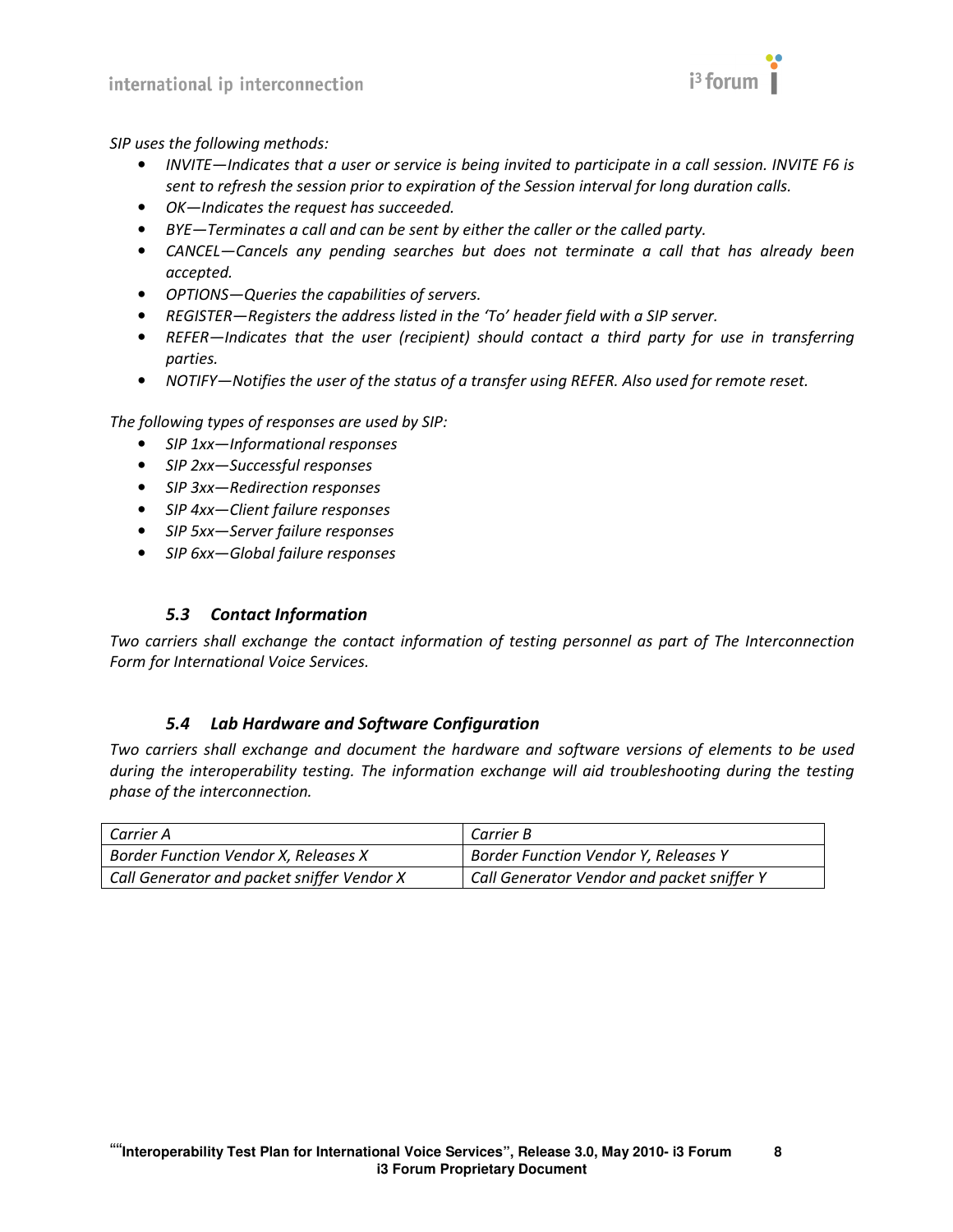

#### 6 Acceptance Test Techniques

#### 6.1 Pre-Service Inter-Op Testing Entrance Criteria

- The transmission connectivity is available as per Service Reference Configuration.
- Testing phone numbers have been exchanged for phone (CIN) and fax. If the IP interconnection will carry mobile traffic, then mobile phone numbers, including roaming and voicemail service may need to be exchanged.

#### 6.2 Test Exit Criteria

The test cycle will end when all of the following conditions are met:

- 100% of the jointly identified and agreed to test cases are successfully completed
- CDRs for each of the required test cases are collected by both carriers, exchanged and compared to ensure consistency.

#### 7 Test case scenarios

CDRs are captured to verify whether a test case should be passed. Call traces could be exchanged if needed; for example, call traces can be used to verify which codec was negotiated.

#### 7.1 Initial IP Testing between Carrier A and Carrier B

- 7.1.1 Ping Tests towards agreed IP addresses
- 7.1.2 Round trip delay measurement
- 7.1.3 Packet loss measurement
- 7.1.4 Packet jitter measurement

#### 7.2 Basic Call Flow and Basic Fax Tests for Carrier A and B

- 7.2.1 Carrier A/B originating normal call release Calling party clears after answer
	- Check selected codec
	- Repeat with all agreed upon codecs
	- Check that at least 10 calls to several testing dialed numbers, including mobile terminations.
	- Check the "long call" duration (e.g. calls shall last longer than 15 minutes)
- 7.2.2 Carrier A/B originating normal call release Calling party abandon
- 7.2.3 Carrier A/B originating normal call release Called party clears after answer
- 7.2.4 Carrier A/B originating normal call setup to ring No Answer / Timeout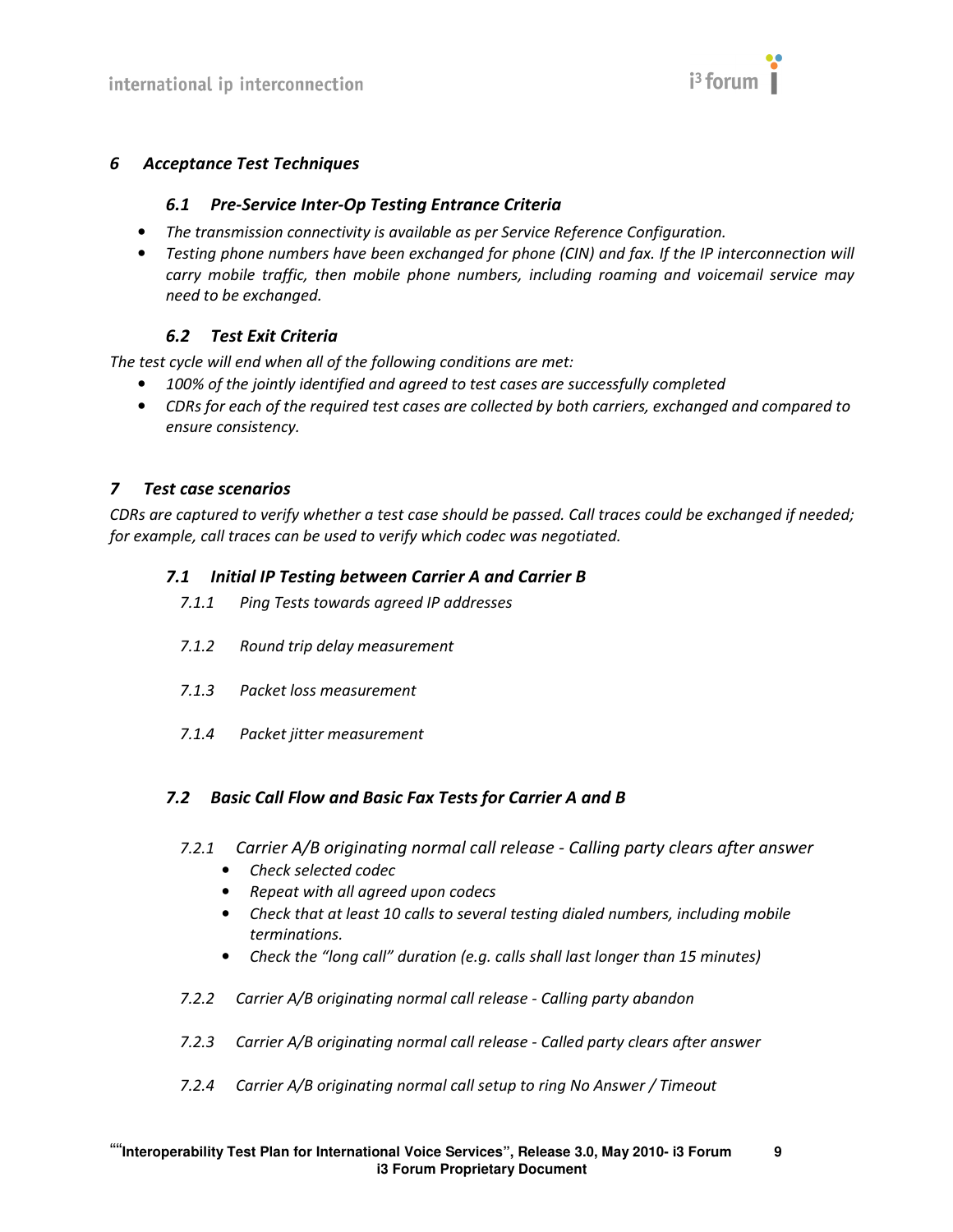

- 7.2.5 Carrier A/B originating normal call setup to Busy Line / Calling party release
- 7.2.6 Carrier A/B originating verify proper handling for no route to destination
- 7.2.7 Carrier A/B originating verify proper handling for unallocated number
- 7.2.8 Carrier A/B originating verify Insufficient digits (Partial dial)
- 7.2.9 Carrier A/B originating modem (If Applicable)
- 7.2.10 DTMF Verify digits received for a DTMF transmission (using agreed upon DTMF method) post answer from the caller for a G.711 call
- 7.2.11 DTMF Verify digits received for a RFC2833 transmission post answer from the caller for another codec (G.729 for example) call
- 7.2.12 Calling Party Number Need to verify that CLI is properly passed and received in the correct agreed upon format
- 7.2.13 Called Party Number Need to verify that the called party number is passed and received in the correct agreed upon format
- 7.2.14 CLI Restriction presentation (CLIR) (Only if agreed upon by both parties) In case of SIP:
	- Check FROM header should be "Anonymous@anonymous.invalid"
	- Check P-asserted-identity header "+CC NSN@X.X.X.X;user=phone"
	- Check Privacy header "id, header or user"

In case of SIP-I: - check Calling Party Number: "Presentation restricted" - Check Generic Number presentation: "Presentation restricted"

7.2.15 SIP Options messages to the Carrier If both carriers agree to use the SIP Options message as a mean of determining the reachability. Refers to SBC for ping at SIP level (testing of layer 5)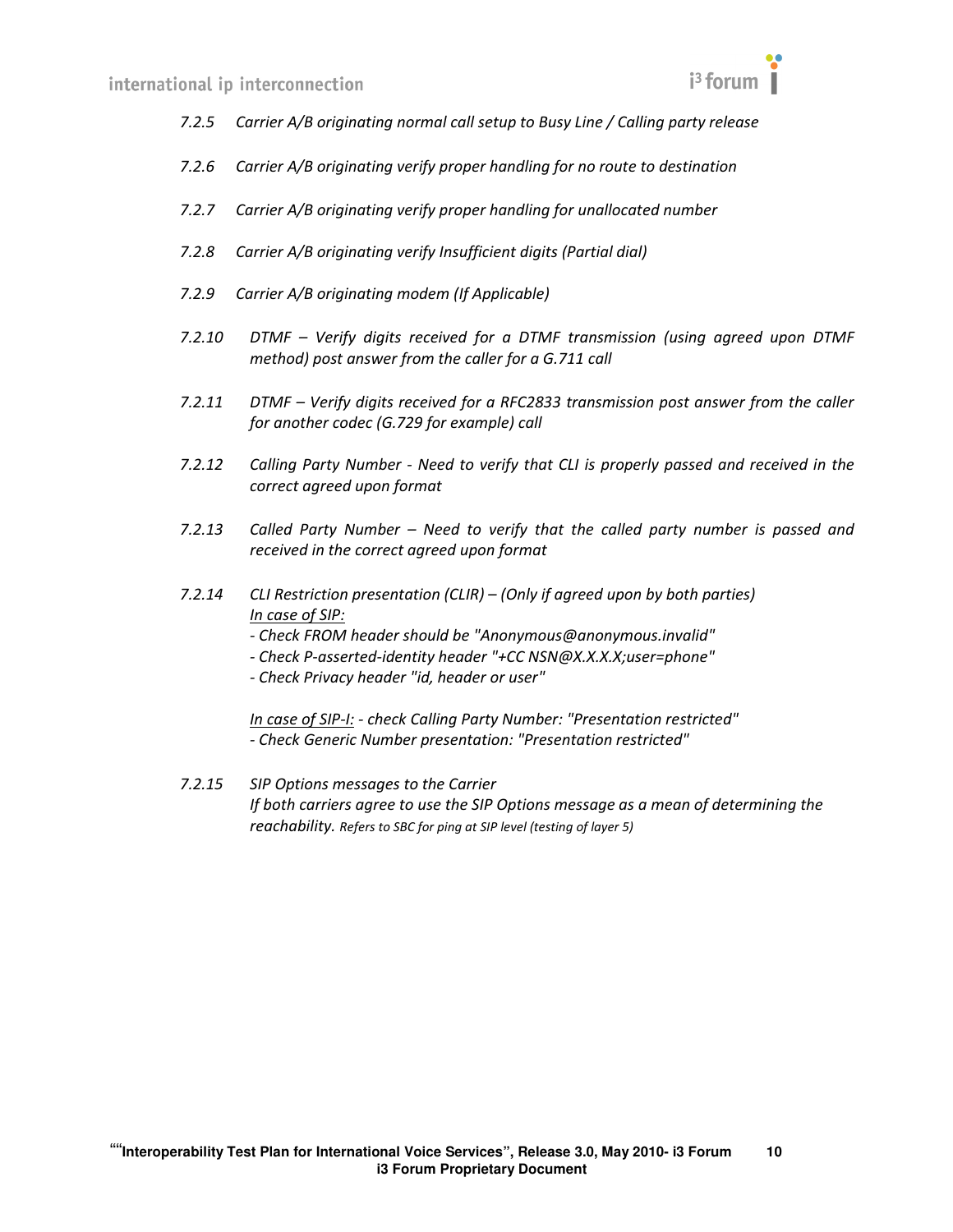

### 7.3 Voice Quality Tests for Carrier A and B

As a general requirement, the VoIP interconnection testing results should achieve the same quality levels as supported by TDM interconnections.

Many different international interconnection configurations are possible [1] and each international configuration can generate different end-to-end scenarios (e.g. from TDM to TDM, from IP to TDM, from IP to IP).

As far as the testing model is concerned, no definitive and complete reference model has been yet standardized. As a result, in the following the most relevant parameters are suggested for testing. The actual measurements/quality levels for each parameter have to be agreed to by the interconnecting carriers.

- 7.3.1 Mean Opinion Score MOS/PESQ measurement as specified in [2], [3](If applicable)
- 7.3.2 Post Gateway Ringing Delay

#### 7.4 Fax quality test

- 7.4.1 Verify that fax image quality is not deteriorated [10]
- 7.4.2 Verify that 3+ page fax completes
- 7.4.3 Verify the fax transmission throughput is acceptable for G3 fax [10]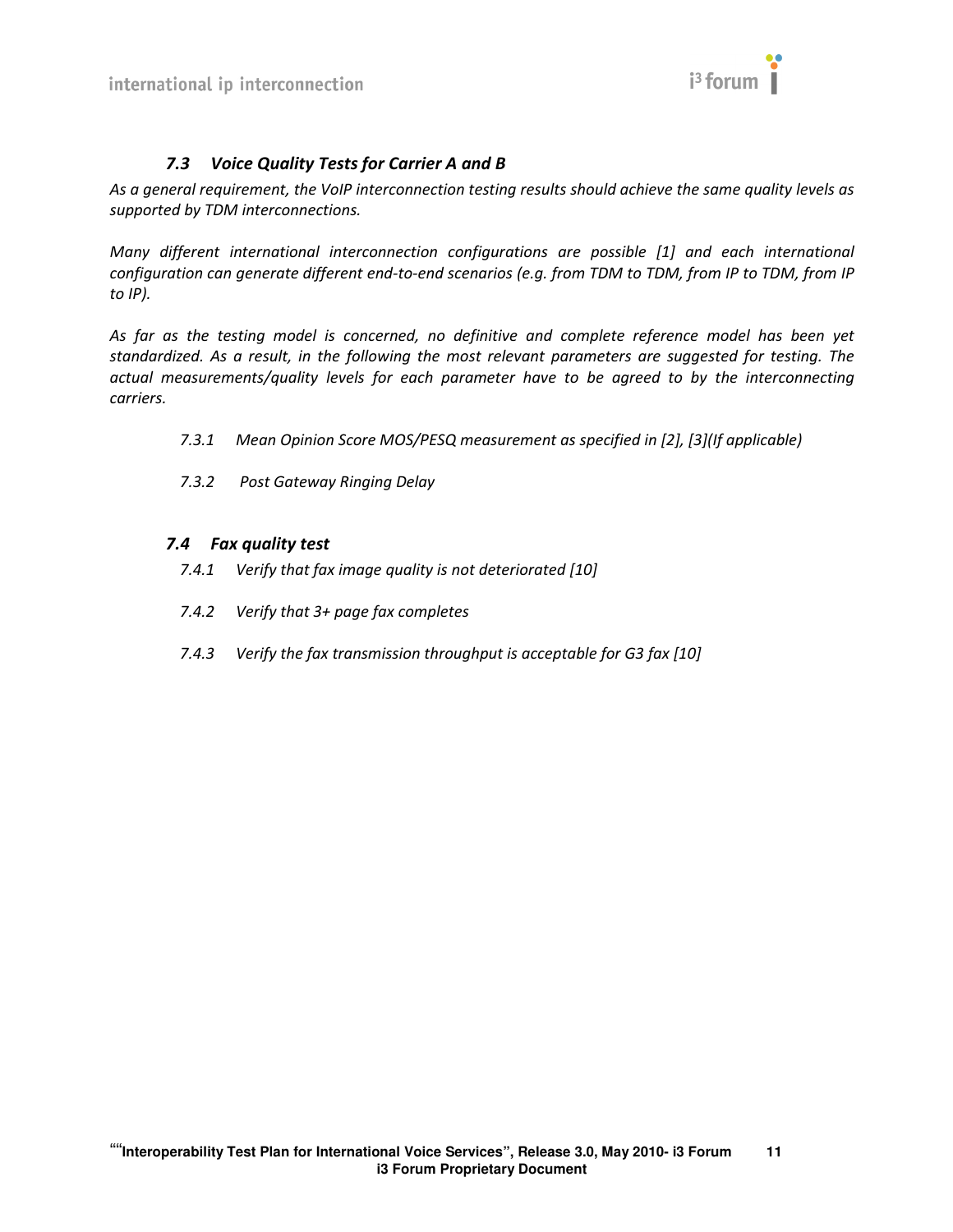

#### 8 TEST RESULT Record Sheet

## 8.1 Testing Information

|                                  | <b>Carrier A</b> | <b>Carrier B</b> |
|----------------------------------|------------------|------------------|
| <b>Name</b>                      |                  |                  |
| <b>Date of Test</b>              |                  |                  |
| <b>IP address for Ping</b>       |                  |                  |
| <b>Testing personnel contact</b> |                  |                  |
| <b>Test contact number</b>       |                  |                  |
| <b>Testing number(s)</b>         |                  |                  |
| <b>Test fax number</b>           |                  |                  |

#### 8.2 Initial IP Testing between Carrier A and Carrier B

|                     | Pass/Fail | <b>Comments</b> |
|---------------------|-----------|-----------------|
| <b>Initial Test</b> |           |                 |
| <b>Ping Test</b>    |           |                 |
| Round Trip Delay    |           |                 |
| Packet Loss         |           |                 |
| Packet Jitter       |           |                 |

The target values of the above parameters are subject to a specific agreement between the two interconnecting carriers depending on the selected interconnection configuration and the selected technical options.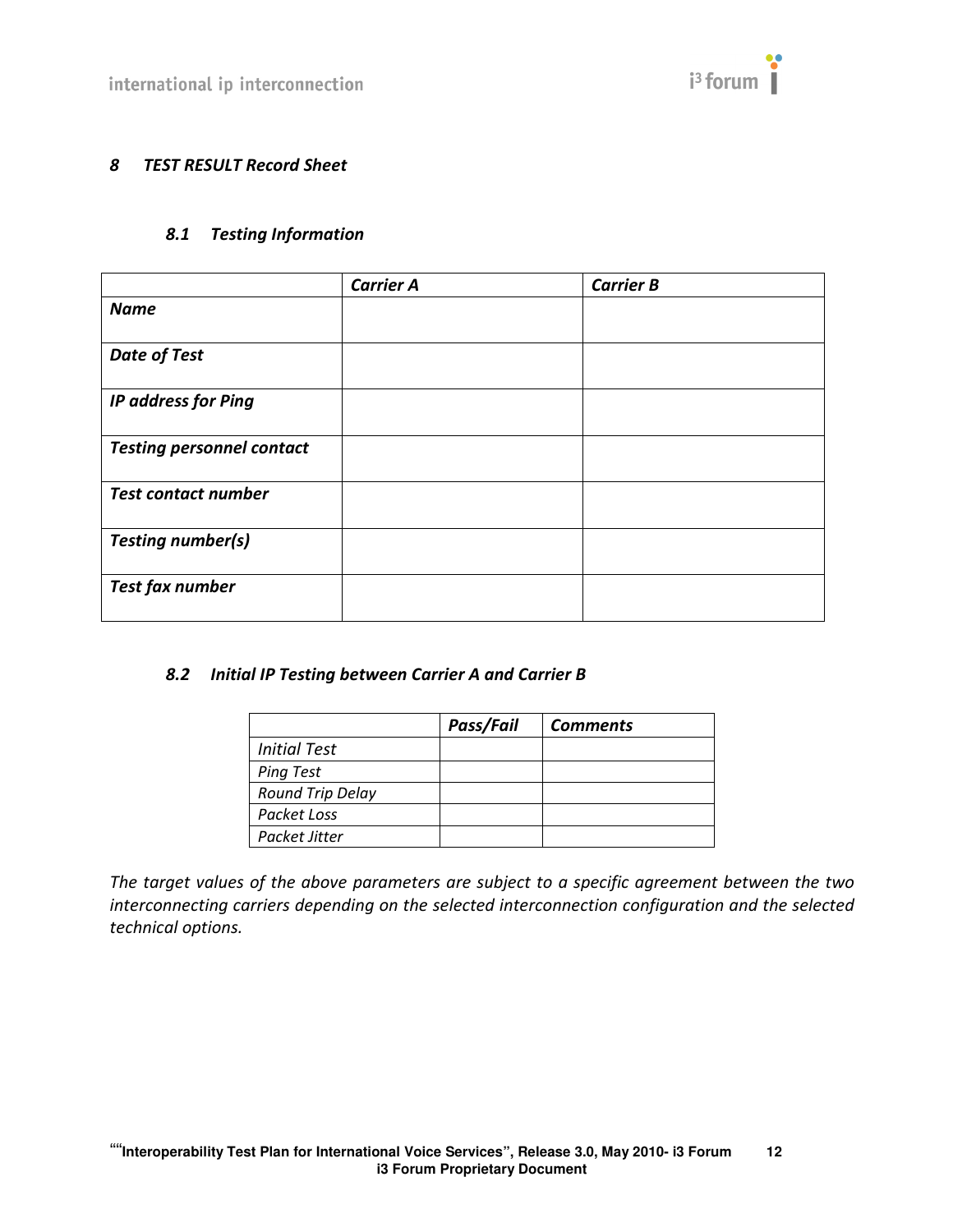

| Test case | Test case                                        | Pass/Fail | <b>Comments</b> |
|-----------|--------------------------------------------------|-----------|-----------------|
| number    |                                                  |           |                 |
| 7.2.1     | <b>Originating Normal Call Release - Calling</b> |           |                 |
|           | <b>Party Clears After Answer</b>                 |           |                 |
|           | Check selected codec                             |           |                 |
|           | Repeat with all agreed upon codecs               |           |                 |
|           | Check that at least 10 calls to several          |           |                 |
|           | testing dialed numbers including mobile          |           |                 |
|           | complete properly                                |           |                 |
|           | Check the "long call" duration (e.g. calls       |           |                 |
|           | shall last Langer then 15 minutes)               |           |                 |
| 7.2.2     | <b>Originating Normal Call Release - Calling</b> |           |                 |
|           | Party Abandon                                    |           |                 |
| 7.2.3     | <b>Originating Normal Call Release - Called</b>  |           |                 |
|           | Party Clears After Answer                        |           |                 |
| 7.2.4     | Normal Call Setup to Ring No Answer /            |           |                 |
|           | <b>Timeout</b>                                   |           |                 |
| 7.2.5     | Originating Normal Call Setup to Busy Line /     |           |                 |
|           | <b>Calling Party Release</b>                     |           |                 |
| 7.2.6     | Originating Verify Proper handling for no        |           |                 |
|           | route to destination                             |           |                 |
| 7.2.7     | Verify Proper handling for unallocated           |           |                 |
|           | number                                           |           |                 |
| 7.2.8     | Verify proper handling for Insufficient Digits   |           |                 |
| 7.2.9     | Carrier A/B originating modem (If                |           |                 |
|           | Applicable)                                      |           |                 |
| 7.2.10    | DTMF - Verify digits received for a DTMF         |           |                 |
|           | transmission (using agreed upon DTMF             |           |                 |
|           | method) post answer from the caller for a        |           |                 |
|           | G.711 call                                       |           |                 |
| 7.2.11    | DTMF - Verify digits received for a RFC2833      |           |                 |
|           | transmission post answer from the caller         |           |                 |
|           | for another codec (G.729 for example) call       |           |                 |
| 7.2.12    | Calling Party Number - Need to verify that       |           |                 |
|           | CLI is properly passed and received in the       |           |                 |
|           | agreed upon format                               |           |                 |
| 7.2.13    | Called Party Number - Need to verify that        |           |                 |
|           | the called party number is received in the       |           |                 |
|           | agreed upon format                               |           |                 |
| 7.2.14    | CLI Restriction presentation (CLIR) - (Only if   |           |                 |
|           | agreed upon by both parties)                     |           |                 |
|           | In case of SIP:                                  |           |                 |

## 8.3 Basic Call Flow and Basic Fax Tests for Carrier A and B